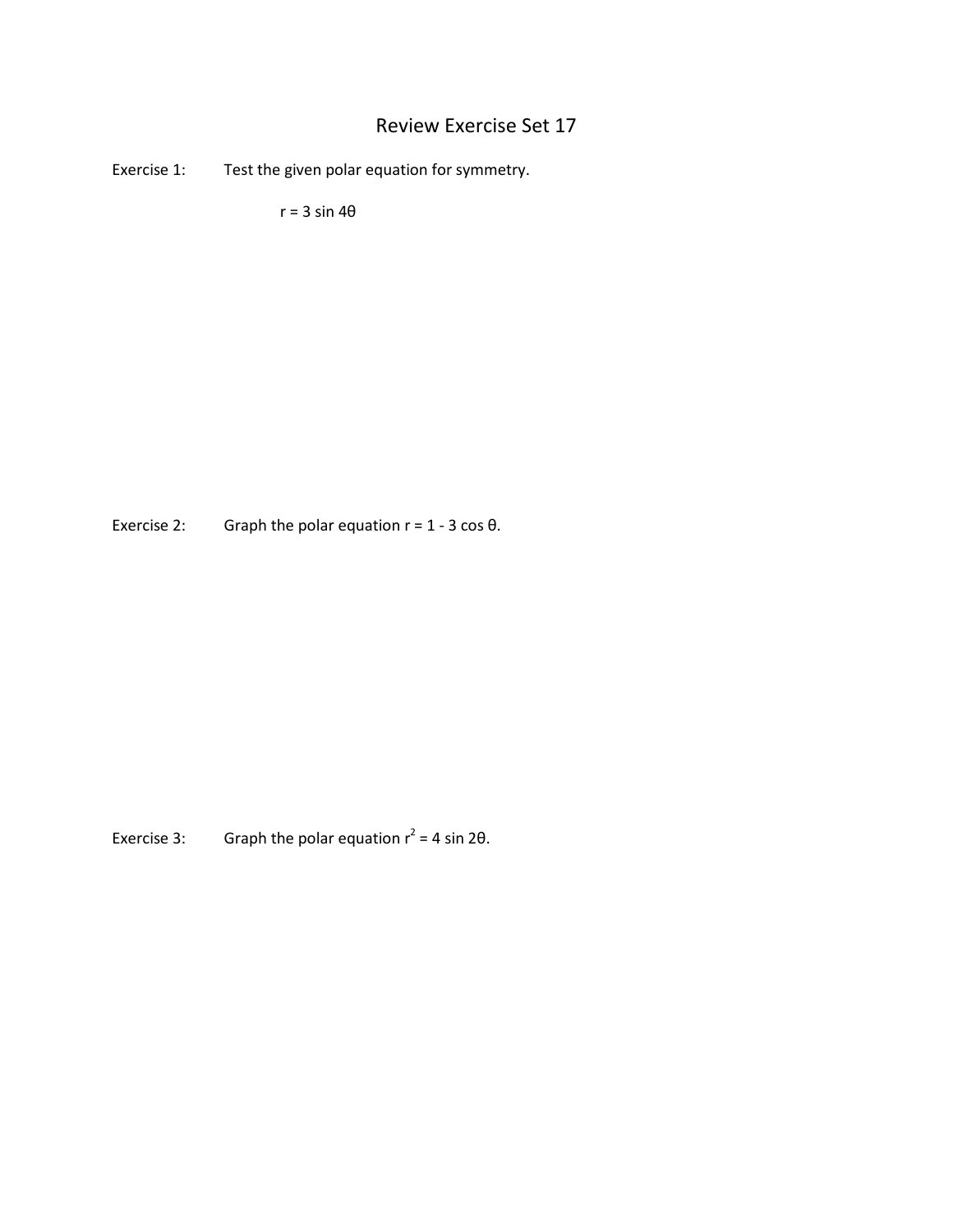## Review Exercise Set 17 Answer Key

Exercise 1: Test the given polar equation for symmetry.

 $r = 3 \sin 4\theta$ 

Identify the type of polar equation

The polar equation is in the form of a rose curve,  $r = a \sin n\theta$ . Since n is an even integer, the rose will have 2n petals. So the graph for this equation should have 8 petals (2n =  $2(4) = 8$ ).

Test for symmetry

| Polar axis               |                             | Pole                     |
|--------------------------|-----------------------------|--------------------------|
| $r = 3 \sin 4 \theta$    | $r = 3 \sin 4 \theta$       | $r = 3 \sin 4 \theta$    |
| $r = 3 \sin 4 (-\theta)$ | $(-r) = 3 \sin 4 (-\theta)$ | $(-r) = 3 \sin 4 \theta$ |
| $r = 3 \sin (-4 \theta)$ | $-r = -3 \sin 4 \theta$     | $r = -3 \sin 4 \theta$   |
| $r = -3 \sin 4 \theta$   | $r = 3 \sin 4 \theta$       |                          |
| Fails test               | Passes test                 | Fails test               |

Evaluate r at different values of θ

| θ              | $r = 3 \sin 4 \theta$                            | $(r, \theta)$                                     |
|----------------|--------------------------------------------------|---------------------------------------------------|
| 0°             | $r = 3 \sin 4(0^\circ) = 0$                      | $(0, 0^{\circ})$                                  |
| $22.5^\circ$   | $r = 3 \sin 4(22.5^\circ) = 3$                   | $(3, 22.5^{\circ})$                               |
| $30^\circ$     | $r = 3 \sin 4(30^\circ) = \frac{3\sqrt{3}}{2}$   | $\sqrt{\frac{3\sqrt{3}}{2}}$ , 30°)               |
| $45^{\circ}$   | $r = 3 \sin 4(45^\circ) = 0$                     | $(0, 45^{\circ})$                                 |
| $60^\circ$     | $r = 3 \sin 4(60^\circ) = -\frac{3\sqrt{3}}{2}$  | $\left (-\frac{3\sqrt{3}}{2}, 60^{\circ})\right $ |
| $67.5^\circ$   | $ r = 3 \sin 4(67.5^\circ) = -3$                 | $(-3, 67.5^{\circ})$                              |
| $ 90^{\circ} $ | $r = 3 \sin 4(90^\circ) = 0$                     | $(0, 90^{\circ})$                                 |
| 112.5°         | $r = 3 \sin 4(112.5^\circ) = 3$                  | $(3, 112.5^{\circ})$                              |
| $120^\circ$    | $ r = 3 \sin 4(120^\circ) = \frac{3\sqrt{3}}{2}$ | $\sqrt{\frac{3\sqrt{3}}{2}}$ , 120°)              |
| $135^\circ$    | $r = 3 \sin 4(135^\circ) = 0$                    | $(0, 135^{\circ})$                                |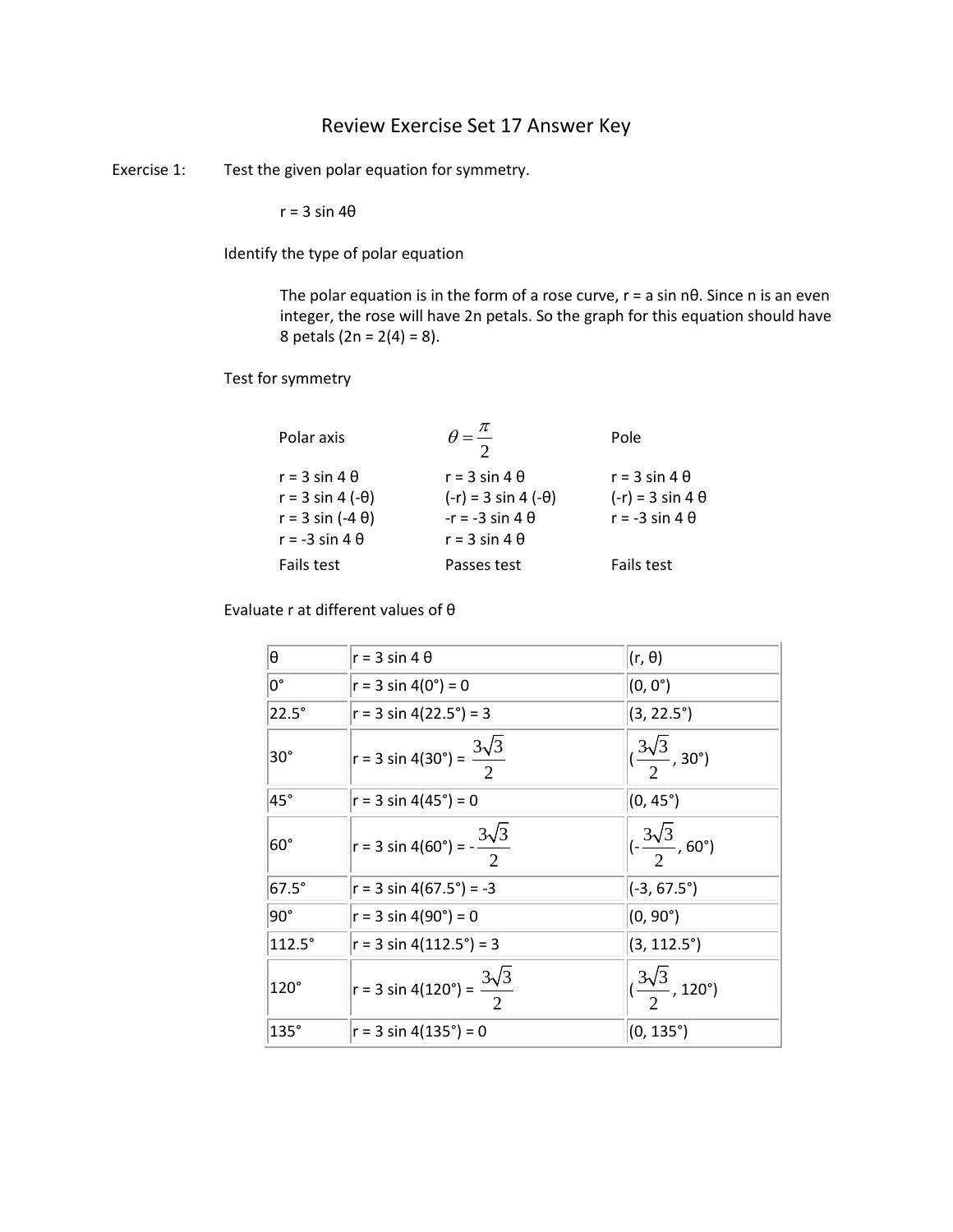Exercise 1 (Continued):

| $ 150^\circ$   | $\ln r = 3 \sin 4(150) = -\frac{3\sqrt{3}}{2}$ | , $150^\circ$ )       |
|----------------|------------------------------------------------|-----------------------|
| $ 157.5^\circ$ | $ r = 3 \sin 4(157.5^\circ) = -3$              | $(-3, 157.5^{\circ})$ |
| $ 180^\circ$   | $ r = 3 \sin 4(180^\circ) = 0$                 | $(0, 180^{\circ})$    |

# Plot the points



Use the symmetry to complete the graph

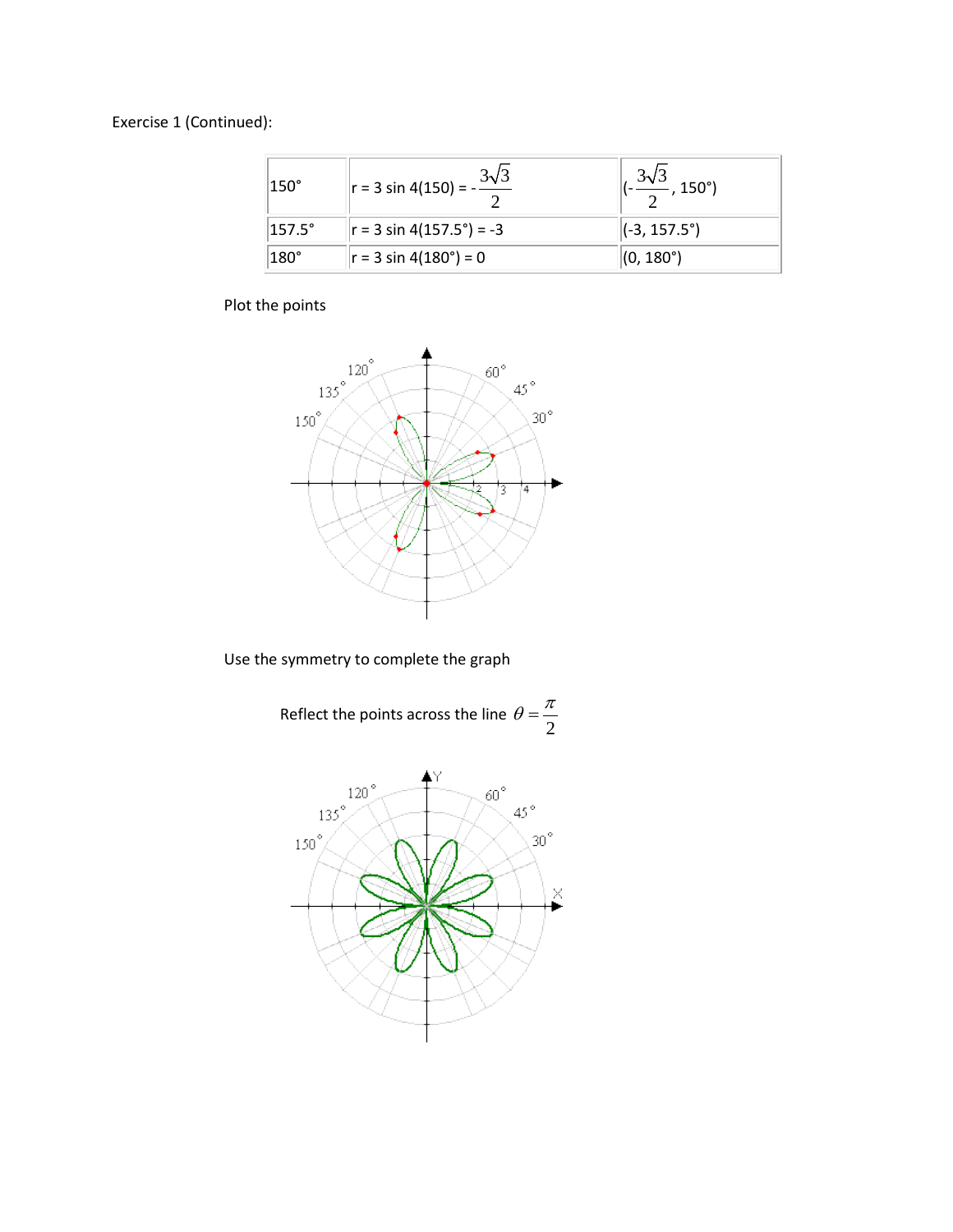#### Exercise 2: Graph the polar equation  $r = 1 - 3 \cos \theta$ .

Identify the type of polar equation

The polar equation is in the form of a limacon,  $r = a - b \cos \theta$ . Since the ratio of a over b is less than one, it will have both an inner and outer loop. The loops will be along the polar axis since the function is cosine and will loop to the left since the sign between a and b is minus.

#### Test for symmetry

| Polar axis                 |                               | Pole                       |
|----------------------------|-------------------------------|----------------------------|
| $r = 1 - 3 \cos \theta$    | $r = 1 - 3 \cos \theta$       | $r = 1 - 3 \cos \theta$    |
| $r = 1 - 3 \cos (-\theta)$ | $(-r) = 1 - 3 \cos (-\theta)$ | $(-r) = 1 - 3 \cos \theta$ |
| $r = 1 - 3 \cos \theta$    | $-r = 1 - 3 \cos \theta$      | $r = -1 + 3 \cos \theta$   |
|                            | $r = -1 + 3 \cos \theta$      |                            |
| Passes test                | Fails test                    | Fails test                 |

#### Evaluate r at different values of θ

| θ            | $r = 1 - 3 \cos \theta$                               | $(r, \theta)$                                                     |
|--------------|-------------------------------------------------------|-------------------------------------------------------------------|
| 0°           | $r = 1 - 3 \cos(0^\circ) = -2$                        | $(-2, 0^{\circ})$                                                 |
| $30^\circ$   | $r = 1 - 3 \cos(30^\circ) = \frac{2 - 3\sqrt{3}}{2}$  | $\left  \left( \frac{2-3\sqrt{3}}{2}, 30^{\circ} \right) \right $ |
| $45^{\circ}$ | $ r = 1 - 3 \cos(45^\circ) = \frac{2 - 3\sqrt{2}}{2}$ | $\left  \left( \frac{2-3\sqrt{2}}{2}, 45^{\circ} \right) \right $ |
| $60^\circ$   | r = 1 - 3 cos (60°) = $-\frac{1}{2}$                  | $(-\frac{1}{2}, 60^{\circ})$                                      |
| $90^\circ$   | $r = 1 - 3 \cos(90^\circ) = 1$                        | $(1, 90^{\circ})$                                                 |
| $120^\circ$  | $r = 1 - 3 \cos(120^\circ) = \frac{5}{2}$             | $\left (\frac{5}{2}, 120^{\circ})\right $                         |
| 135°         | $r = 1 - 3 \cos(135^\circ) = \frac{2 + 3\sqrt{2}}{2}$ | $\sqrt{(2+3\sqrt{2})}$ , 135°)                                    |
| $150^\circ$  | $r = 1 - 3 \cos(150^\circ) = \frac{2 + 3\sqrt{3}}{2}$ | $\sqrt{(2+3\sqrt{3})}$ , 150°)                                    |
| 180°         | $r = 1 - 3 \cos(180^\circ) = 4$                       | $(4, 180^{\circ})$                                                |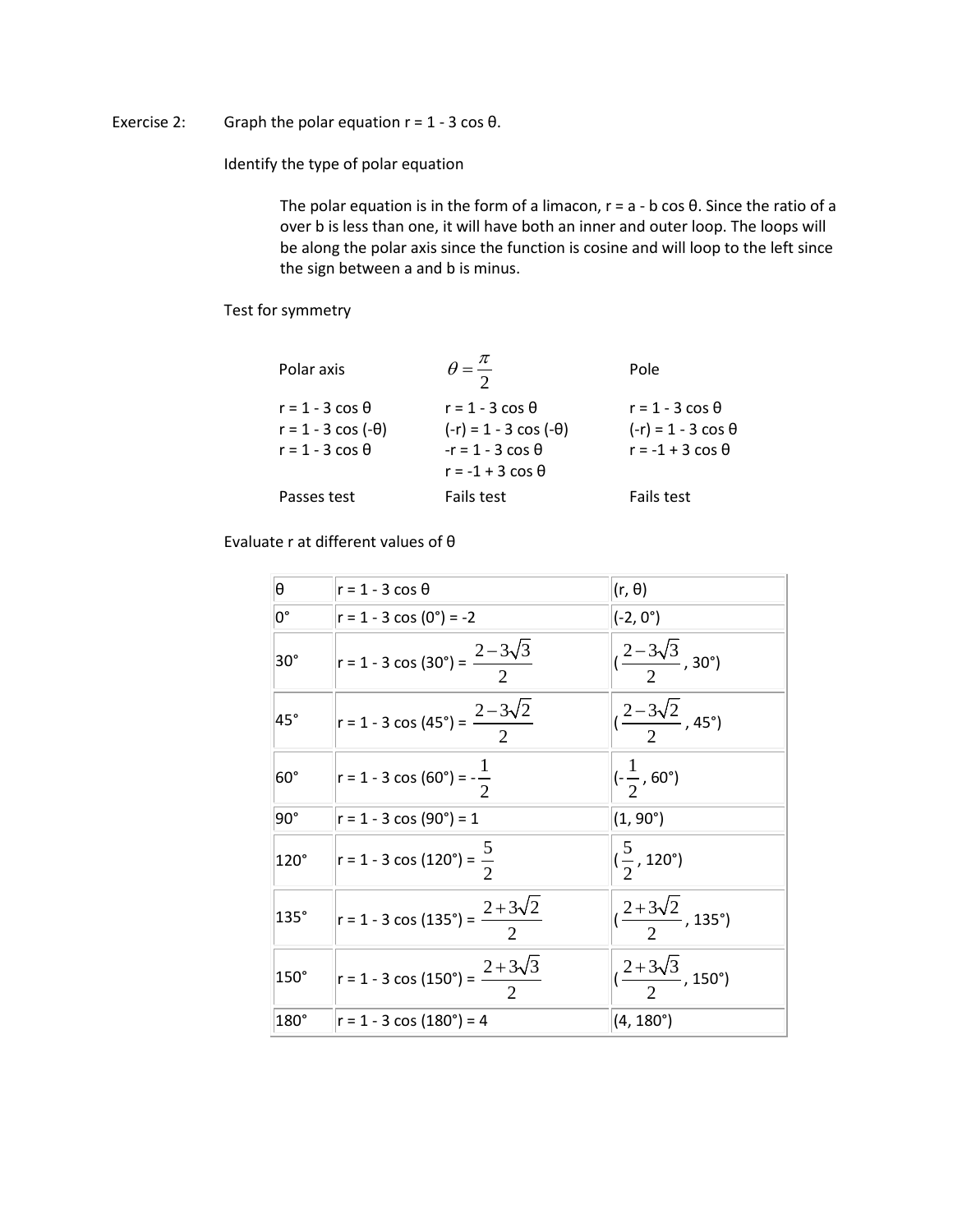Exercise 2 (Continued):

### Plot the points



Use the symmetry to complete the graph

Reflect the points across the polar axis

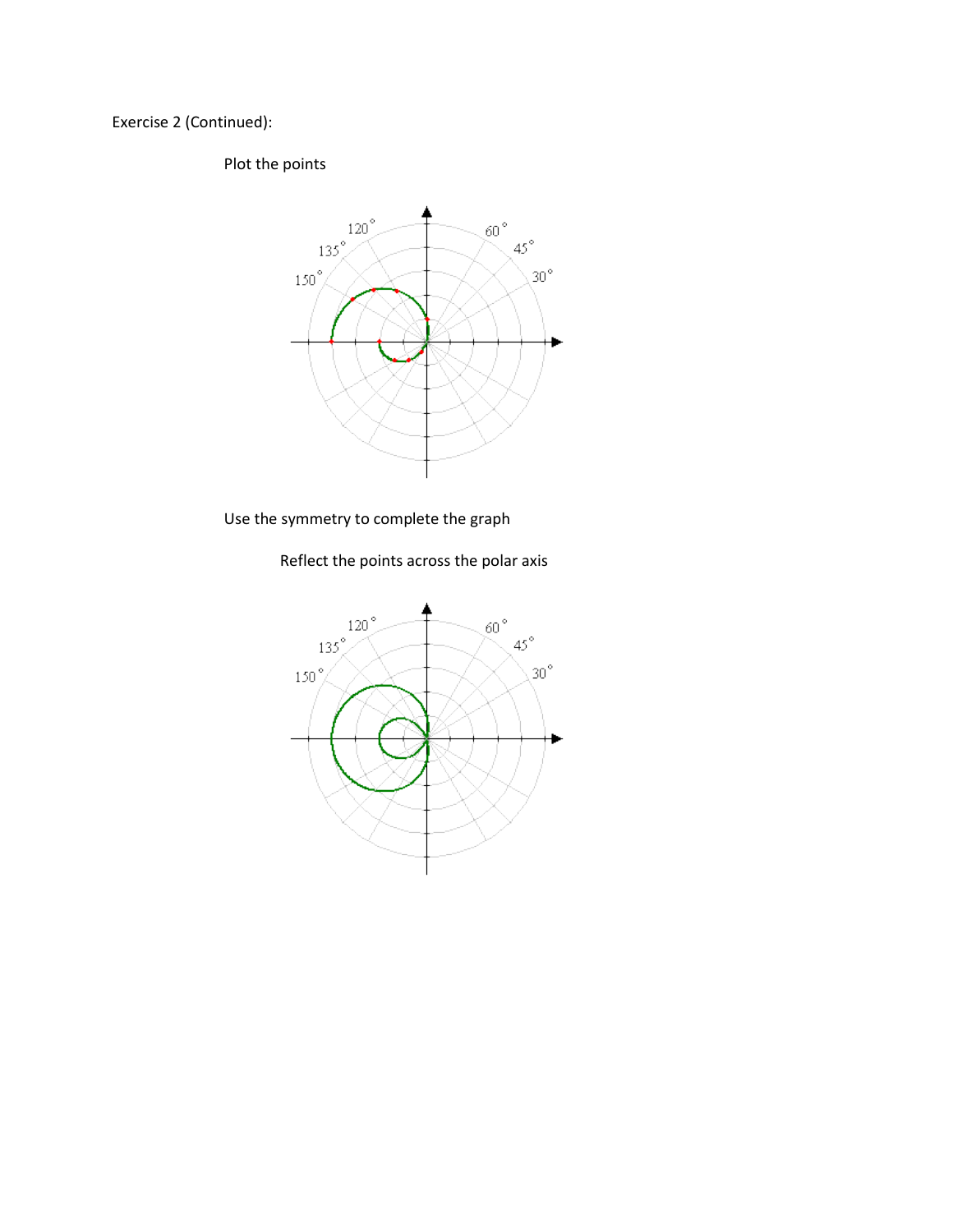# Exercise 3: Graph the polar equation  $r^2 = 4 \sin 2\theta$ .

Identify the type of polar equation

The polar equation is in the form of a lemniscate,  $r^2 = a^2 \sin 2\theta$ .

Test for symmetry

| Polar axis                                                                                                       |                                                                                                                     | Pole                                                                               |
|------------------------------------------------------------------------------------------------------------------|---------------------------------------------------------------------------------------------------------------------|------------------------------------------------------------------------------------|
| $r^2$ = 4 sin 2 $\theta$<br>$r^2 = 4 \sin 2(-\theta)$<br>$r^2 = 4 \sin (-2 \theta)$<br>$r^2$ = -4 sin 2 $\theta$ | $r^2$ = 4 sin 2 $\theta$<br>$(-r)^2 = 4 \sin 2(-\theta)$<br>$r^2 = 4 \sin (-2 \theta)$<br>$r^2$ = -4 sin 2 $\theta$ | $r^2$ = 4 sin 2 $\theta$<br>$(-r)^2 = 4 \sin 2 \theta$<br>$r^2$ = 4 sin 2 $\theta$ |
| Fails test                                                                                                       | Fails test                                                                                                          | Passes test                                                                        |

Evaluate r at different values of θ

| $ \theta\>$   | $r^2$ = 4 sin 2 $\theta$                                          | $(r, \theta)$                                                            |
|---------------|-------------------------------------------------------------------|--------------------------------------------------------------------------|
| $0^{\circ}$   | $ r^2 = 4 \sin 2(0^\circ) = 0$<br>$r = 0$                         | $(0, 0^{\circ})$                                                         |
| $30^\circ$    | $ r^2 = 4 \sin 2(30^\circ) = 2\sqrt{3}$<br>$r = \pm \sqrt[4]{12}$ | $(\sqrt[4]{12}, 30^{\circ})$<br>$\left(-\sqrt[4]{12}, 30^{\circ}\right)$ |
| $45^\circ$    | $ r^2 = 4 \sin 2(45^\circ) = 4$<br>$r = \pm 2$                    | $(2, 45^{\circ})$<br>$(-2, 45^{\circ})$                                  |
| $60^\circ$    | $r^2$ = 4 sin 2(60°) = 2 $\sqrt{3}$<br>$r = \pm \sqrt[4]{12}$     | $(\sqrt[4]{12}, 60^{\circ})$<br>$(-\sqrt[4]{12}, 60^{\circ})$            |
| $ 90^{\circ}$ | $ r^2 = 4 \sin 2(90^\circ) = 0$<br>$r = 0$                        | $(0, 90^{\circ})$                                                        |